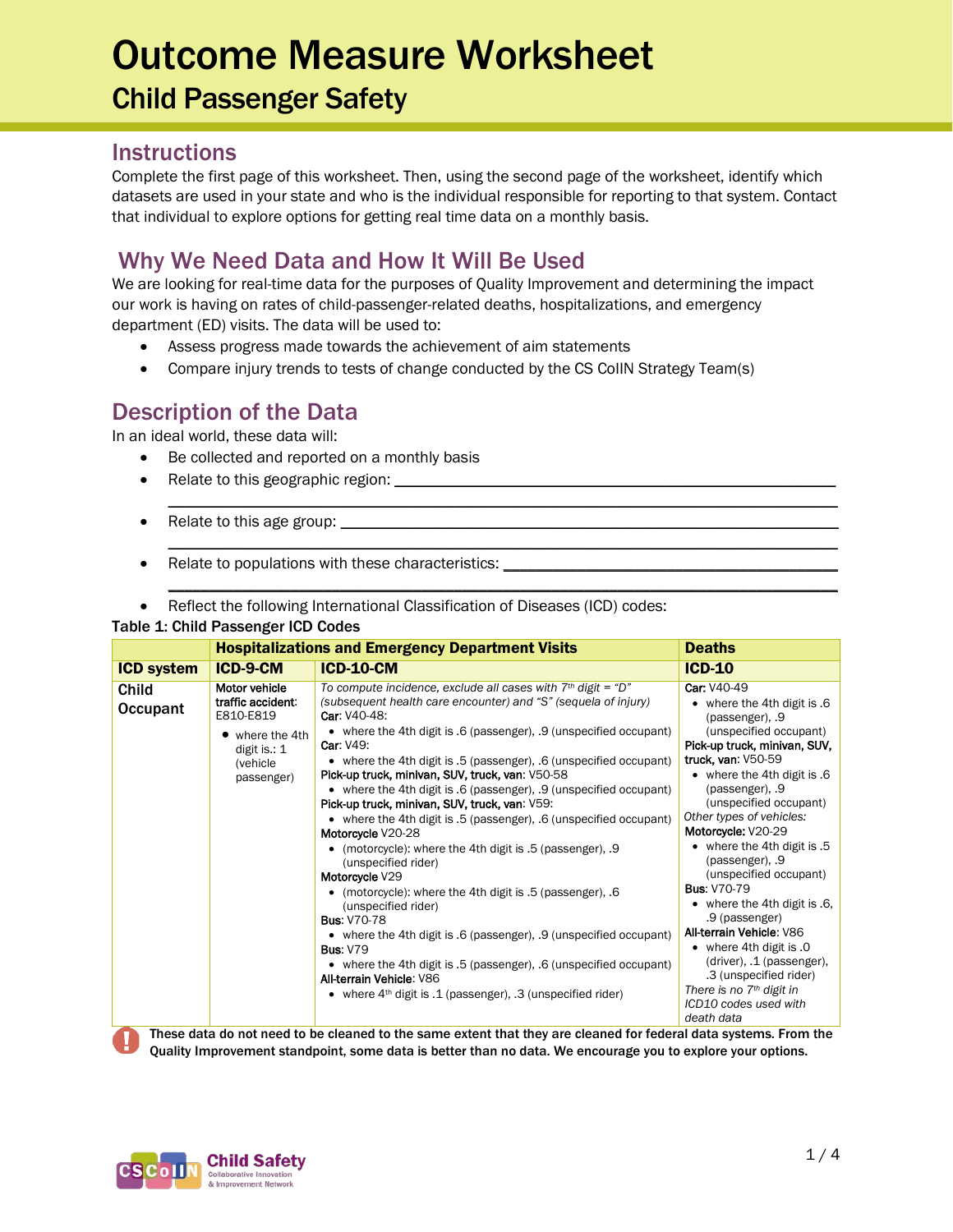## Outcome Measure Worksheet Child Passenger Safety

#### Who Manages Injury Datasets?

The following individuals or organizations might be able to provide you with more information about data collected and reported in your state/jurisdiction:

#### Table 2: Individuals with Access to Data

| <b>State</b><br>Epidemiologist                     | Name:  | <b>Phone Number:</b> |  |  |
|----------------------------------------------------|--------|----------------------|--|--|
|                                                    | Email: |                      |  |  |
| <b>Child Death</b><br><b>Review</b><br>Coordinator | Name:  | <b>Phone Number:</b> |  |  |
|                                                    | Email: |                      |  |  |
| <b>Medical</b><br><b>Examiners or</b>              | Name:  | <b>Phone Number:</b> |  |  |
| <b>Coroners</b>                                    | Email: |                      |  |  |
| <b>State</b><br>Administrator                      | Name:  | <b>Phone Number:</b> |  |  |
|                                                    | Email: |                      |  |  |
| Hospital<br>Epidemiologist(s)                      | Name:  | <b>Phone Number:</b> |  |  |
|                                                    | Email: |                      |  |  |
| <b>Local Governors</b><br><b>Highway Safety</b>    | Name:  | <b>Phone Number:</b> |  |  |
| <b>Association</b><br>Administrator                | Email: |                      |  |  |
| Other:                                             | Name:  | <b>Phone Number:</b> |  |  |
|                                                    | Email: |                      |  |  |
| Other:                                             | Name:  | <b>Phone Number:</b> |  |  |
|                                                    | Email: |                      |  |  |
| Other:                                             | Name:  | <b>Phone Number:</b> |  |  |
|                                                    | Email: |                      |  |  |

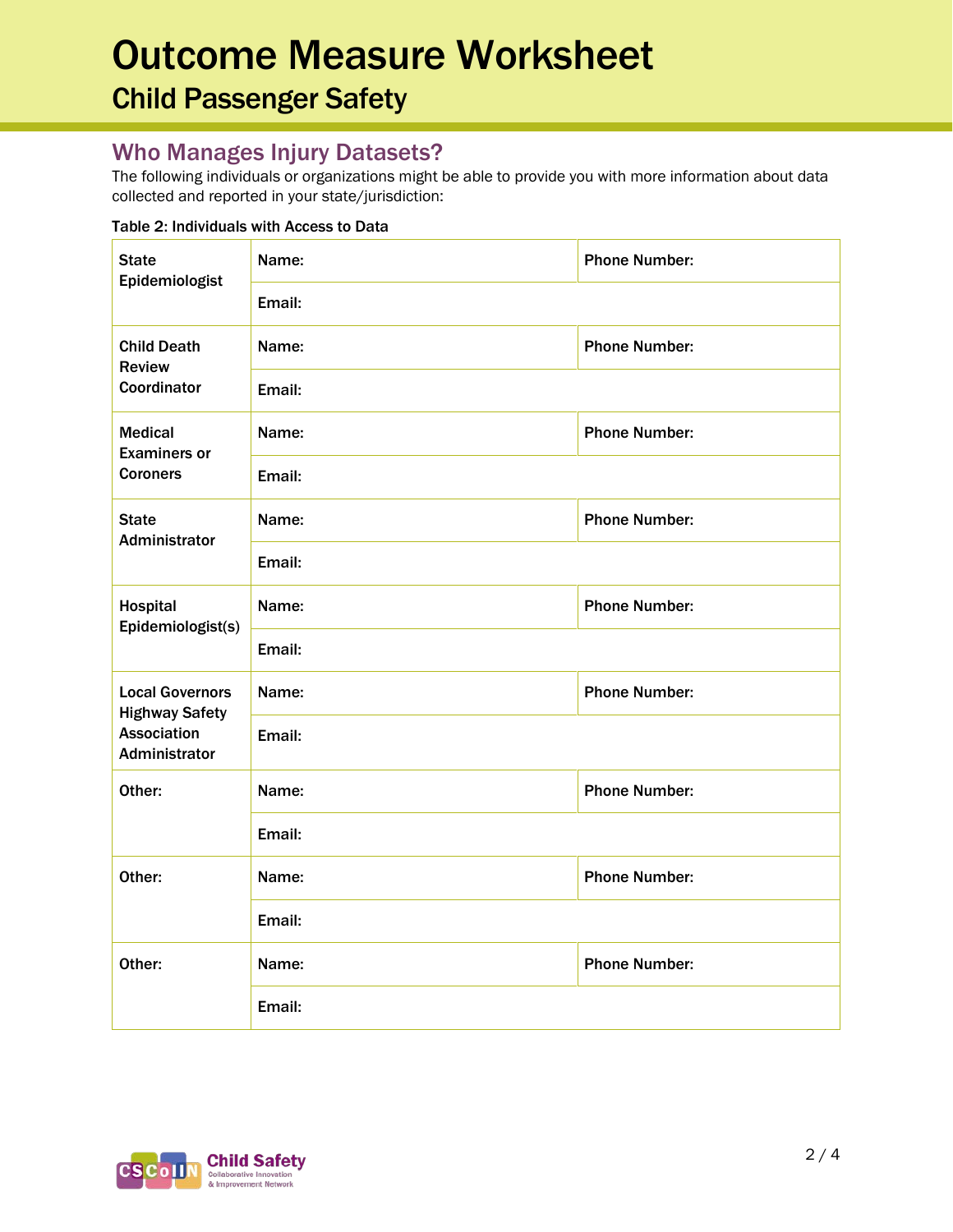## Outcome Measure Worksheet Child Passenger Safety

### Injury Datasets

The following datasets contain the relevant data we are seeking on a state/jurisdiction level. You may need help from individuals in the table above to answer questions about these systems. Table 3: Data Reporting Systems

| rabic J. Data noporting Jystoms                                                                     |                                                                              |                                                                      |                                                             |  |  |  |
|-----------------------------------------------------------------------------------------------------|------------------------------------------------------------------------------|----------------------------------------------------------------------|-------------------------------------------------------------|--|--|--|
| <b>Data System</b>                                                                                  | Does your S/J, or<br>hospitals in your S/J have<br>or report to this system? | Who is responsible for<br>this system in your<br>state/jurisdiction? | Does the system<br>contain the data you<br>are looking for? |  |  |  |
| <b>ED, Hospitalization and Death Data Systems</b>                                                   |                                                                              |                                                                      |                                                             |  |  |  |
| <b>Healthcare Cost and</b><br><b>Utilization Project</b><br>(HCUP)                                  |                                                                              |                                                                      |                                                             |  |  |  |
| <b>National Emergency</b><br><b>Medical Services</b><br><b>Information System</b><br>(NEMSIS)       |                                                                              |                                                                      |                                                             |  |  |  |
| <b>Syndromic Surveillance</b><br><b>System</b>                                                      |                                                                              |                                                                      |                                                             |  |  |  |
| The National Trauma<br>Data Bank® (NTDB®)                                                           |                                                                              |                                                                      |                                                             |  |  |  |
| <b>Crash Reporting</b><br><b>System</b>                                                             |                                                                              |                                                                      |                                                             |  |  |  |
| Other:                                                                                              |                                                                              |                                                                      |                                                             |  |  |  |
| <b>ED Visit Data Systems</b>                                                                        |                                                                              |                                                                      |                                                             |  |  |  |
| <b>Emergency Department</b><br>(State Emergency<br><b>Department Databases)</b><br><b>HCUP-SEDD</b> |                                                                              |                                                                      |                                                             |  |  |  |
| <b>National Electronic</b><br><b>Injury Surveillance</b><br><b>System</b>                           |                                                                              |                                                                      |                                                             |  |  |  |
| <b>National Electronic</b><br><b>Injury Surveillance</b><br>System- All Injury<br>Program           |                                                                              |                                                                      |                                                             |  |  |  |
| Other:                                                                                              |                                                                              |                                                                      |                                                             |  |  |  |